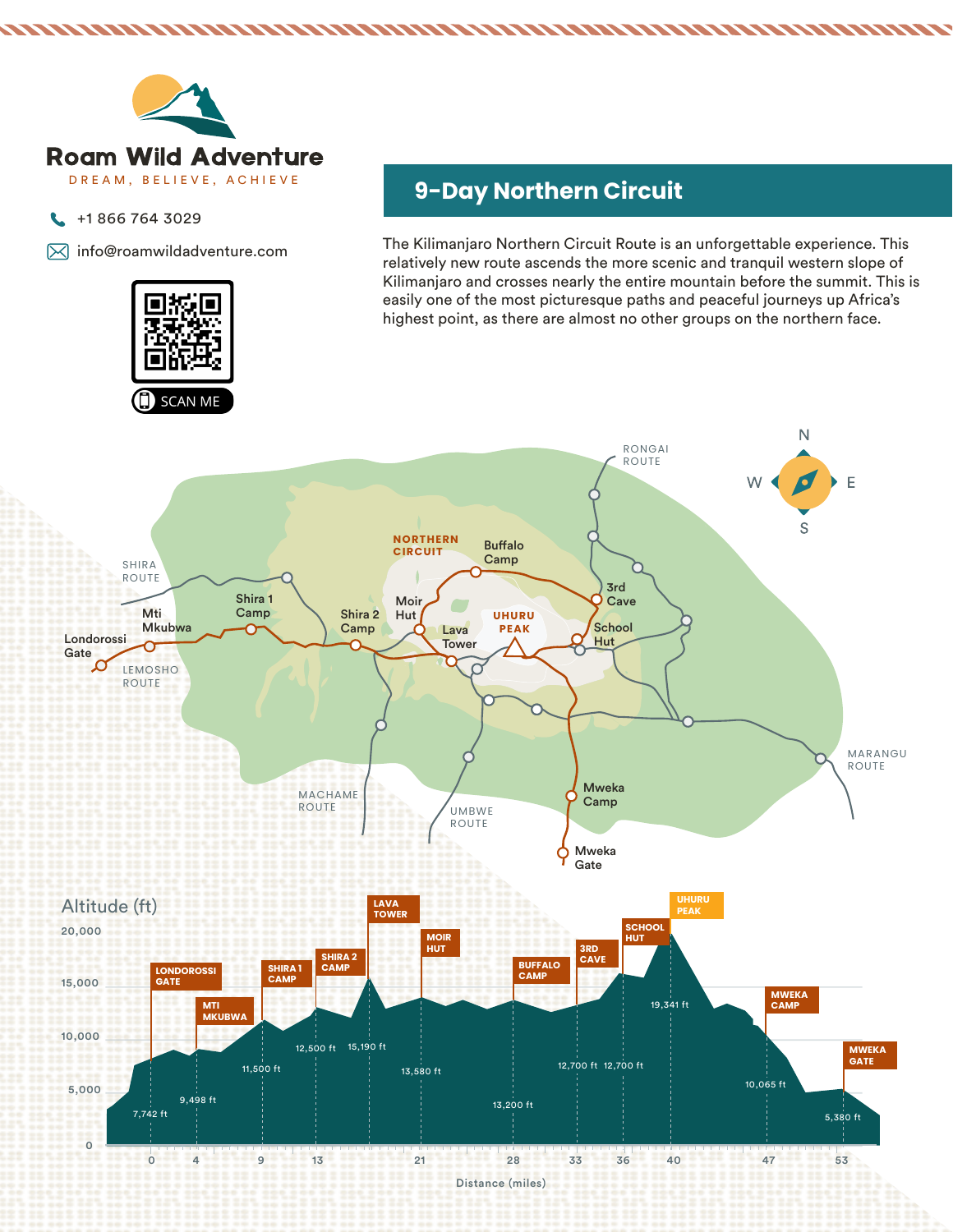### **Your 9 Day Kilimanjaro Adventure**

#### Day 1: Hotel to Londorossi Gate to Mti Mkubwa

Elevation: 2,100m/6,890ft to 2,850m/9,350ft Hiking time: 3-4 hrs

Distance: 6 km/4 miles Habitat: Rain forest

After breakfast at the hotel, we'll make our way to the western side of Kilimanjaro, to the Londorossi Gate, where we will meet up with our team of porters and guides. After we register your climb, our staff will prepare the supplies and gear for our trek. Here we can rest and take pictures while we wait for our baggage to be weighed and for the other necessary trip formalities to be completed.

We'll then begin the climb. The trail gently ascends through the mountain forest and towards the end of the trek, we'll enter the first camp that will have been set up and waiting for us. Tonight, we'll rest under the forest canopy listening to the sounds of birds and velvet monkeys calling gently to each other—a very special experience.

#### Day 2: Mti Mkubwa to Shira 1 Camp

Elevation: 2,850m/9,350ft to 3,505m/11,500ft Hiking time: 5-6 hrs

Distance: 8 km/5 miles Habitat: Moorland/ heath

We leave the rainforest, entering the heath and moorland zone. Today, we have amazing panoramic views that reach the rim of the Shira Plateau and enjoy the stunning views from the ridge. This day may challenge your body's acclimatization but you'll be in good hands and we'll be taking short, continuous breaks. We will then camp on the Shira Plateau.

#### Day 3: Shira Camp to Camp II

Elevation: 3,500m/11,500ft to 3,840m/12,600ft Hiking time: 3-4 hrs

Distance: 7 km/4 miles Habitat: Moorland

This is a short day in terms of terrain and elevation. We'll look to climb about 350m/1,148ft of gentle hiking. We'll treat this as a resetting and acclimatization day and a chance to explore the Shira Plateau whilst enjoying views of Kibo, the largest of the three volcanic cones on Kilimanjaro.

### Day 4: Shira II Camp to Lava Tower to Moir Hut

Elevation: 3,840m/11,400ft to 4,600m/15,150ft to 4,200m/13,700ft Hiking time: 5 hrs up/3 hrs down Distance: 12 km/7 miles Habitat: Moorland/ Alpine desert

This is a very important day in your growth and in your progression up the mountain. An imperative day for acclimatization. Once we arrive at the Lava Tower you will be served lunch, rest, and then descend down to Moir Hut, where we divert from the main trail.

#### Day 5: Moir Hut Camp to Buffalo Camp

Elevation: 4,200m/13,700ft to 4,000m/13,100ft Hiking time: 5-6 hrs Distance: 12 km/7 miles Habitat: Semi-alpine desert/moorland

We leave Moir by starting with a bit of a steep climb. We'll then follow the trail that crosses a rock field up and then down. We'll treat this as a recovery day, as we actually descend to 4,000m/13,100ft to Buffalo Camp where we will be served a delicious hot lunch.

#### Day 6: Buffalo Camp to Third Cave Camp

Elevation: 4,000m/13,100ft to 3,800m/12,500ft Hiking time: 3-4 hrs

Distance: 5 km/3 miles Habitat: Moorland/heath

Our day begins with a trek around the northern slopes heading towards the eastern side of the mountain. The terrain here is dry with a bit of dust and a few shrubs. The route is quiet and we won't come across very many other groups. On this day, we'll begin to catch a sense of the quiet serenity and remoteness during our trek before we reach the Third Cave Camp.

### Day 7: Third Cave Camp to School Hut/Kibo Hut

Elevation:3,800m/12,500ft to 4,800m/15,750ft Hiking time: 4-5 hours Distance: 7 km/ 4 miles Habitat: Moorland/alpine desert

This part is a steady ascent before we reach the School Hut. We'll see some incredible views of the saddled landscape between Kibo Peak and Mawenzi Peak. You will enjoy lunch at the School Hut and then we'll rest and finish preparing for the summit attempt.

#### Day 8: School Hut to Uhuru Peak to Millennium Camp

Elevation: 4,800m/15,750ft to 5,895m/19,635ft Hiking time: 10-11 hrs Distance: 6km/3 miles up and 10km/6 miles down Habitat: Moorland

We begin our summit push at midnight after being woken up with a hot cup of tea, a biscuit, and a snack for your way up. We'll start the summit push by zigzagging from Hans Mayer Cave, where we will take a rest for snacks, and continue to Gilman's Point. This will take roughly 2 hours and is a steep climb with loose terrain underfoot. We'll be walking at quite a slow pace as it will be cold and possibly windy too. As we approach the crater rim, the sun will begin rising behind you and next to the Mawenzi Peak. Remember, as the sun rises, it brings warmth, and when you feel the heat, it will create an inner fire that will boost your energy and motivate you to keep plowing forward.

At Gilman's Point, we'll enjoy a well-deserved rest and a snack before continuing to Uhuru Peak. You'll be able to take some pictures at Uhuru Peak and enjoy the incredible views before we descend to Barafu Camp and have lunch. We will then gently walk down to Millennium Camp.

#### Day 9: Millennium Camp to Mweka Gate to Moshi Town

| Elevation: 3,900m/12,800ft | Distance: 14 km/8 miles  |
|----------------------------|--------------------------|
| Hiking time: 5-6 hrs       | Habitat: Moorland/forest |

We'll finish our magnificent trek through lush forest as we descend to the Mweka Gate. This sustained descent will become easier by having colobus/blue monkeys and melodic birdsong cheering us on. At the gate, we will then sign out of the national park as we collect our summit certificate and on through a coffee farm where we are then transferred back to Moshi.